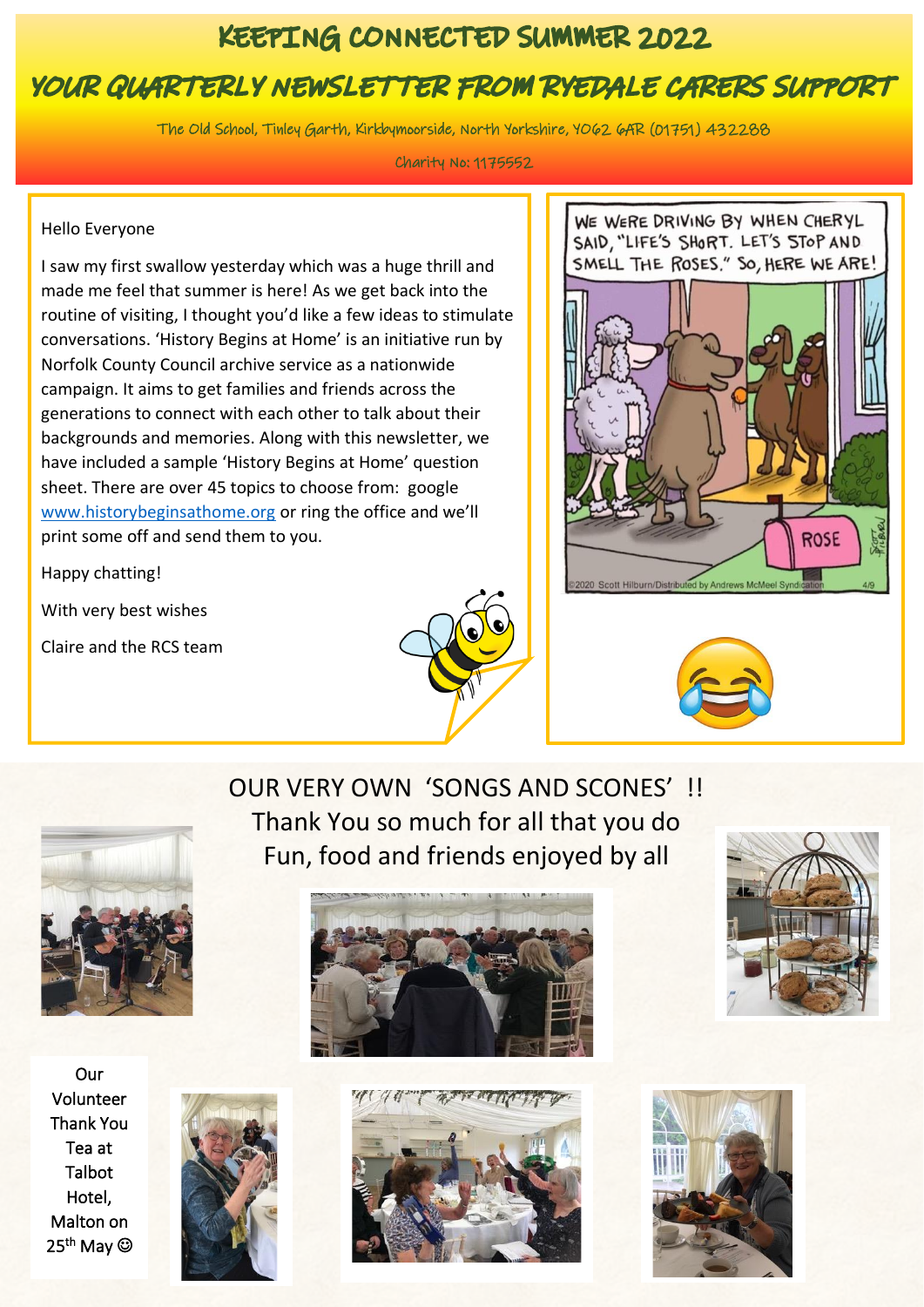# **"These boots were made for walking …"**

When a retired farming couple, receiving support from RCS, suggested a walking group, we jumped at the idea. We recognised that this could bring not only physical, but also mental and social benefits to people. Recent research has shown that the physical act of walking and spending time in nature can reduce stress, anxiety and in turn, lower the risk of depression and other mental health issues.

So, just over three years ago, we advertised a monthly walk. This proved to be very popular with men in the early stages of dementia. Having talked to these gentlemen, we choose half day walks of 5-6 miles in the Moors or the Howardian Hills. Recruiting volunteers was the easiest task - we soon had over 15 enthusiastic walkers. More taxing was the need to produce risk assessments in order to keep everyone safe. Adders, stock in fields, dangerous stiles, ticks and a range of other risks all had to be identified. Chance would be a fine thing in the case of adders ... or so we thought until we saw one at Levisham last summer!

During the pandemic, the walks continued on a one to one basis. The loss of a bigger group triggered thoughts of alternatives and this gave rise to our popular virtual walks. Last summer saw the group walks return, although pub lunches were replaced with pack ups. Fine in summer but less appealing on a cold winter's day!

Janet says, "Both of us look forward to the third Tuesday of each month. I know that Paul will be walking with a group of friendly, caring people and enjoying our beautiful countryside and its wildlife'. As leader of the group I find it a joy to walk with Paul as he is prepared to listen to my sob stories of Norwich City although at the price of having to listen to his highlight of Fulham's latest exploits…

Often sparked by what we pass on the walk, everyone contributes, drawing on their interests and experience, to the enjoyment of all. At the end of our walk, we each feel buoyed up by good company and physical exercise in this wonderful part of Ryedale.

*by RCS volunteer and Trustee, David Brewster*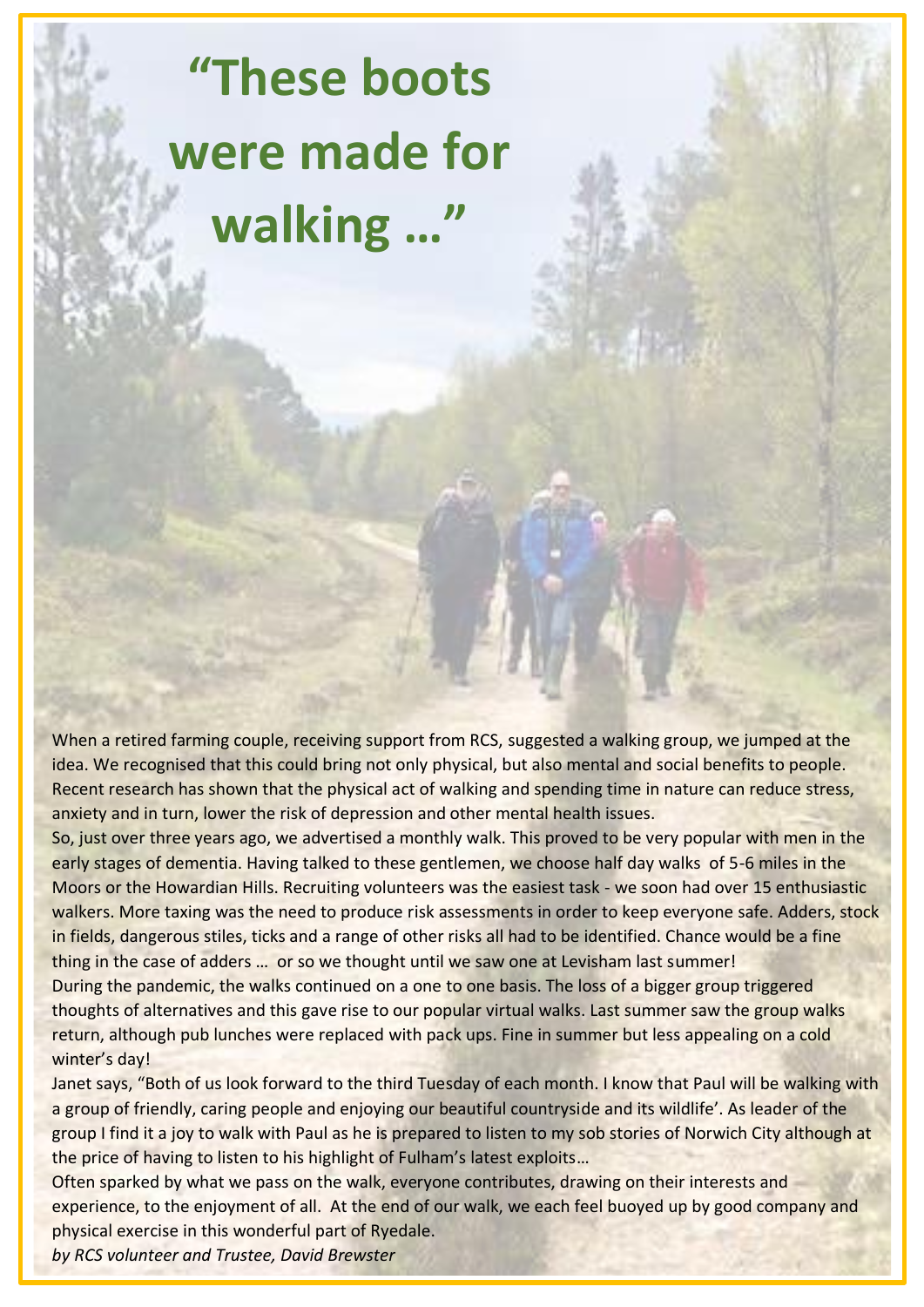# **Wet Wheels in Whitby**



*L to R: Colin the Pirate Skipper; Will we fit under the bridge?; Janice takes the wheel*

Farmers' Breakfast Lythe clients and volunteers recently had a fabulous day on the Wet Wheels Yorkshire Boat in Whitby, with a lovely fish and chip lunch afterwards.

Due to the sea conditions, the boat was only able to go to the very edge of the harbour mouth. From there, we were able to see first-hand the size of the waves and the swell against the harbour wall. The boat then turned around and Peter the skipper gave the engines a blast so we all had a good spray and adrenalin rush! This was followed by a scary squeeze under the swing bridge and a very interesting trip up the river, seeing the signs of the previous industries that lined the river mouth, the stained walls from the whaling factory, the boat building slipways. All of this was further enhanced by the appearance of the steam train as it followed our route.

Three trips went out in total to accommodate the needs of the passengers - a busy day for the captain and crew. Big thank you to Pete, Mike and Penny who made everyone feel so welcome and safe. A group of clients from Hinderwell and Castleton were able to come on the Heather Hopper/Esk Moors Active minibus so after the boat trip, everybody made their way to Quayside Fish and Chip shop for a warm up and very good fish and chips. A great day was had by all.

*With special thanks to the Jack Brunton Charitable Trust who funded this trip*  $\heartsuit$ 



*L to R: volunteers Sally and Helen enjoy the view; All Aboard!; North York Moors steam train*